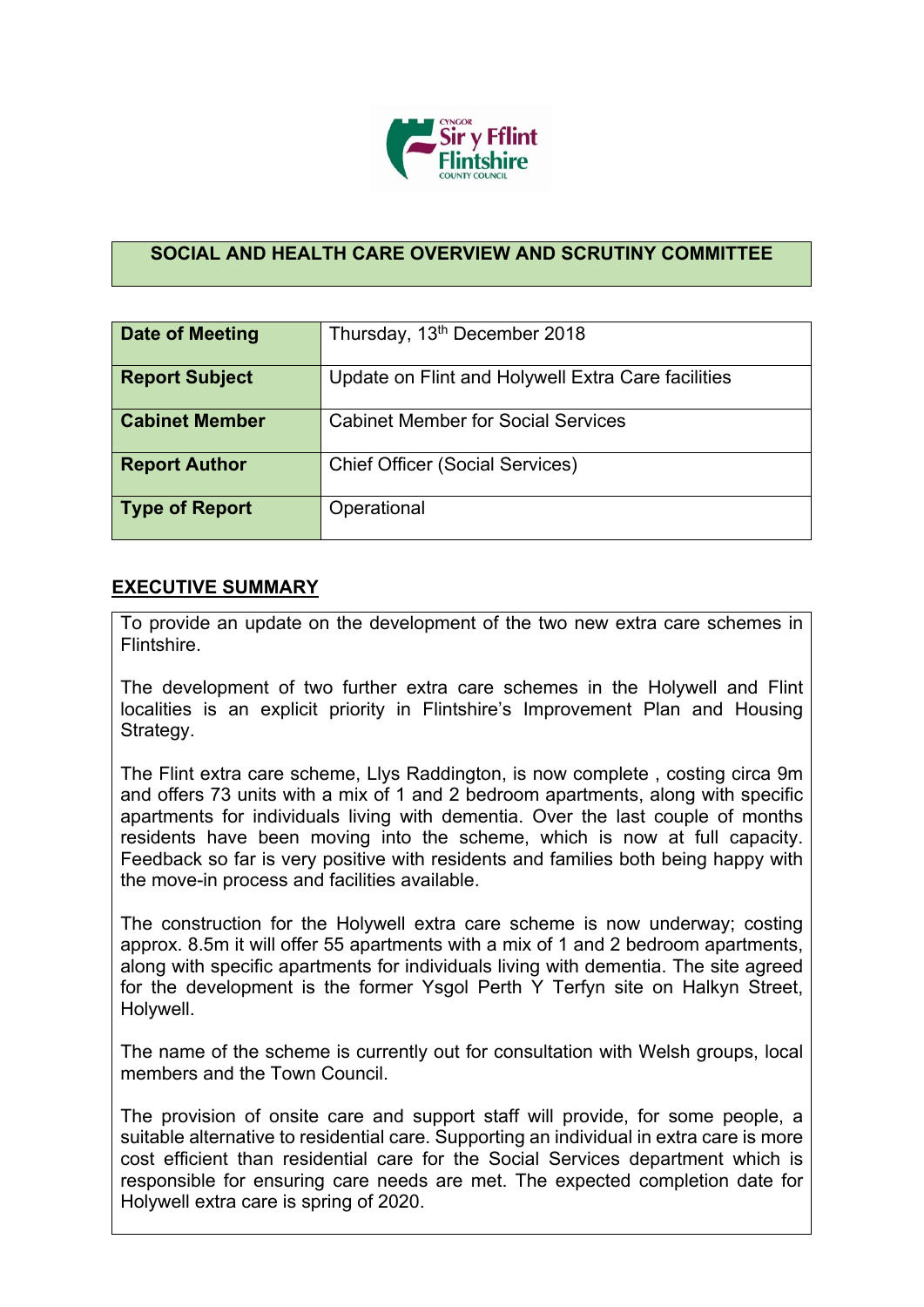| <b>RECOMMENDATIONS</b>                                                                                                                                             |
|--------------------------------------------------------------------------------------------------------------------------------------------------------------------|
| That Members consider and continue to support the development of these<br>Extra Care housing schemes in Flintshire.                                                |
| To support and engage in the forthcoming publicity and consultation events<br>which will promote the Holywell Extra Care development, commencing in<br>early 2019. |

## **REPORT DETAILS**

| 1.00 | EXPLAINING THE PLANNING AND DEVELOPMENT OF THE EXTRA<br><b>CARE SCHEMES IN FLINT AND HOLYWELL</b>                                                                                                                                                                                                                                                                                                                                                                                                                                                                                                                                                                                                                                                                                                                                                     |
|------|-------------------------------------------------------------------------------------------------------------------------------------------------------------------------------------------------------------------------------------------------------------------------------------------------------------------------------------------------------------------------------------------------------------------------------------------------------------------------------------------------------------------------------------------------------------------------------------------------------------------------------------------------------------------------------------------------------------------------------------------------------------------------------------------------------------------------------------------------------|
| 1.01 | The extra care schemes in Shotton (Llys Eleanor) and Mold (Llys Jasmine)<br>have been very successful. They remain oversubscribed and are immensely<br>popular. They are seen to provide a supported accommodation solution that<br>exceeds other forms of provision such as residential care.                                                                                                                                                                                                                                                                                                                                                                                                                                                                                                                                                        |
| 1.02 | As part of our demand management for an aging population with care and<br>support needs Flintshire is opening two further Extra Care schemes in Flint<br>and Holywell, with Llys Raddington newly opened and Holywell extra care<br>scheme due for completion spring 2020. The extra care model for the new<br>schemes will provide accommodation that is intended to maintain a person's<br>independence but is flexible when their needs change. The presence of 24<br>hour care staff on site means that if a person's needs change dramatically<br>they can remain in the environment where they are comfortable and have<br>developed networks. Extra care as a result offers individuals greater choice<br>and control and a real alternative to residential care where people can retain<br>their independence, and couples can stay together. |
| 1.03 | <b>Flint Extra Care - Llys Raddington</b>                                                                                                                                                                                                                                                                                                                                                                                                                                                                                                                                                                                                                                                                                                                                                                                                             |
| 1.04 | Tŷ Glas is the Registered Social Landlord (RSL) for the Flint development,<br>a subsidiary of the Pennaf Housing Group.                                                                                                                                                                                                                                                                                                                                                                                                                                                                                                                                                                                                                                                                                                                               |
| 1.05 | The site for the Flint scheme is the former site of maisonette dwellings,<br>located on the corner of Coleshill Road and Earl Street, Flint. The site has<br>close proximity to Flint Library, the newly opened Health Centre, the Jade<br>Jones Pavilion and town centre.                                                                                                                                                                                                                                                                                                                                                                                                                                                                                                                                                                            |
| 1.06 | The £9 million scheme provides, in summary:<br>4 floors with lift and stair access<br>Accommodation: 73 apartments in total comprising of 43 x 1 bedroom<br>apartments $+30 \times 2$ bedroom apartments<br>Office and reception areas,<br>٠<br>Restaurant, with terrace, lounge area and a sky lounge<br>$\bullet$<br>Assisted bathroom facilities<br>Memory floor (apartments specifically designed for individuals living                                                                                                                                                                                                                                                                                                                                                                                                                          |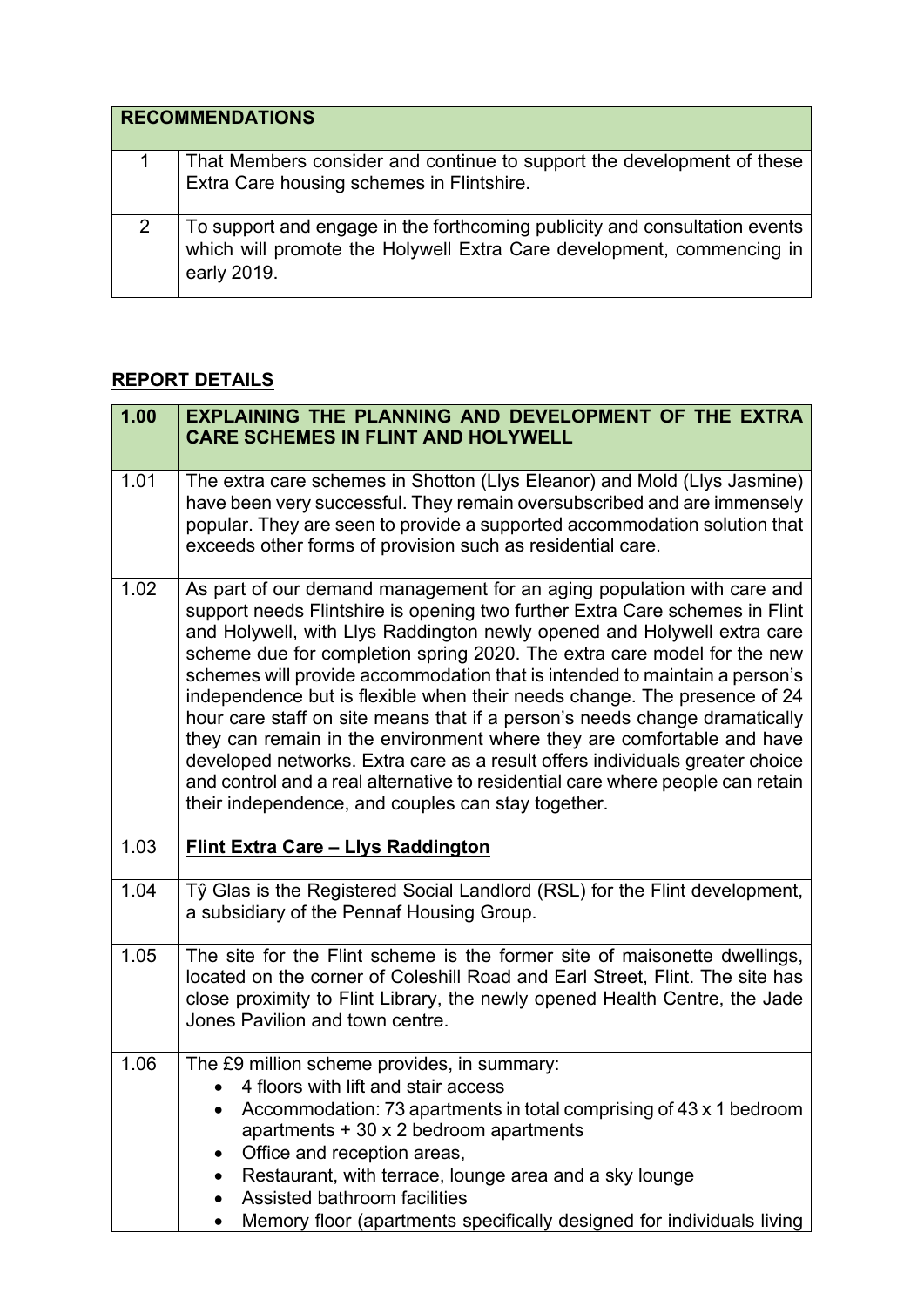|      | with dementia) – with 15 apartments and a lounge/dining space<br>Other facilities including: laundry, multi-purpose activity rooms,<br>storage and maintenance<br>Central courtyard and access to the Pavilion and town centre<br>Parking for 23 cars, plus ambulance bay drop-off and buggy store                                                                                                                                                                                                                      |
|------|-------------------------------------------------------------------------------------------------------------------------------------------------------------------------------------------------------------------------------------------------------------------------------------------------------------------------------------------------------------------------------------------------------------------------------------------------------------------------------------------------------------------------|
| 1.07 | An experienced interior designer, with specific knowledge and expertise in<br>supported accommodation for people living with dementia, has supported<br>Pennaf along with Social Services colleagues to develop an interior design<br>that meets the needs of those that will be living in the scheme, this includes<br>themed floors, the use of non-reflective materials, no 'busy' patterns on<br>wallpapers and soft furnishings, whilst creating a homely and warm feel to<br>the scheme.                          |
| 1.08 | Construction of the extra care development was completed in October 2018.<br>The build took approximately 2 years to complete, after experiencing slight<br>delays due to the archaeology, weather and recruitment of tradesman.                                                                                                                                                                                                                                                                                        |
| 1.09 | The scheme has successfully accommodated 81 individuals within the 73<br>apartment scheme. The residents are all from Flintshire, or who have a<br>strong connection to Flintshire, are 60 years of age plus and have a care<br>and support need.                                                                                                                                                                                                                                                                       |
| 1.10 | The Council will provide the care in-house, using the very successful models<br>used at the other 2 schemes. This includes a core staff team for the daytime<br>shifts along with a waking night care model. The care and support staff have<br>been recruited and received relevant training before the scheme opened its<br>doors on the 15 <sup>th</sup> October 2018.                                                                                                                                               |
| 1.11 | Clwyd Alyn provide the onsite housing support for Llys Raddington, with a<br>full time Extra Care Manager based onsite.                                                                                                                                                                                                                                                                                                                                                                                                 |
| 1.12 | The Operational Group, established between Tŷ Glas, Clwyd Alyn, Social<br>Services, successfully supported the planning and management of all<br>operational matters as the construction completed and operations<br>commenced. The Group will now support operational staff in any teething<br>issues over the coming months to ensure a smooth move in for all residents<br>and staff. Lessons learnt will be captured from this scheme to inform our<br>development of Holywell extra care and other future schemes. |
| 1.13 | Feedback to date from residents and families that have moved in has been<br>really positive; compliments have praised the quality of accommodation and<br>facilities and in particular the smooth move-in process as well as how quickly<br>residents have settled. Here are a couple of compliments received so far:                                                                                                                                                                                                   |
|      | "I couldn't be happier with your care at Llys Raddington everything has surpassed<br>my expectations and I know mum is going to be safe and happy there Mum<br>seems to have improved physically in the one week I was there with her, she is<br>walking more and standing more upright, she is ready to try anything again and is<br>thriving on the company, these are all the things I was hoping for but had not<br>expected such immediate results"                                                                |
|      | "I can't tell you how much you have done for my Aunt and myself. It goes far beyond<br>anything we expected. The staff are so lovely and friendly, it has made a hard move                                                                                                                                                                                                                                                                                                                                              |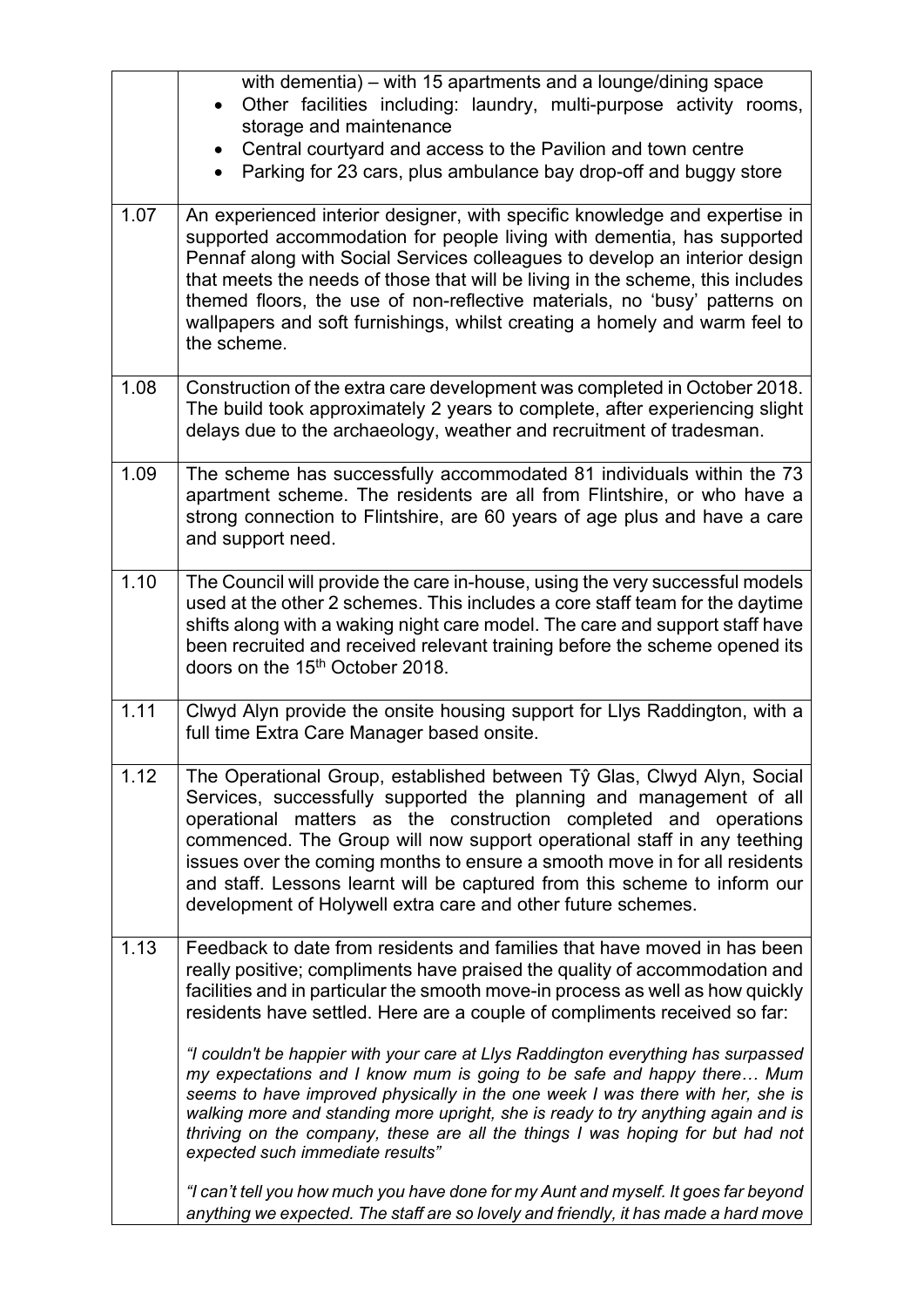|      | feel so much like the perfect one. A big weight has been lifted from my shoulders<br>and I know the care you give is wonderful"                                                                                                                                                                                             |
|------|-----------------------------------------------------------------------------------------------------------------------------------------------------------------------------------------------------------------------------------------------------------------------------------------------------------------------------|
|      | One gentleman has invited staff for nibbles and drinks in his (and his wife's<br>apartment), he's invited many people that live here over a couple of days. He said<br>he's had a new lease of life since living in Llys Raddington; he has even been out<br>on his push bike (something he hasn't done for over 40 years). |
| 1.14 | Planning for the official opening of the scheme has commenced and is<br>scheduled to take place next Spring 2019. A royal request has been<br>submitted for the official opening and an outcome still awaited.                                                                                                              |
| 1.19 | <b>Holywell Extra Care</b>                                                                                                                                                                                                                                                                                                  |
| 1.20 | Wales and West is the RSL for the Holywell development.                                                                                                                                                                                                                                                                     |
| 1.21 | The site confirmed for the Holywell development is the former Ysgol Perth<br>Y Terfyn school site, located on Halkyn Street, Holywell. The site is in close<br>proximity to the town centre, the Community Hospital and a pharmacy.                                                                                         |
| 1.22 | The scheme will provide, in summary:                                                                                                                                                                                                                                                                                        |
|      | 4 floors with lift and stair access<br>$\bullet$<br>Accommodation: 55 apartments compromising of a mix of 44 x 1<br>$\bullet$<br>bedroom apartments $+11 \times 2$ bedroom apartments<br>Office and reception areas,<br>$\bullet$<br>Restaurant, with outside terrace, and lounge areas                                     |
|      | Assisted bathroom facilities<br>Memory floor – with 5 apartments and a lounge/ dining space<br>$\bullet$<br>Other facilities including: laundry, multi-purpose communal space,<br>storage and maintenance<br>Private gardens and woodland walks, accessed via a bridge as well                                              |
|      | as closely proximity to the Community Hospital, pharmacy and town<br>centre<br>Parking for 24 cars, plus ambulance bay drop-off and buggy store                                                                                                                                                                             |
| 1.23 | Following successful land acquisition, the development of the scheme<br>commenced in summer 2018 with demolition activities followed by the<br>erection of the steel frame. The construction is programmed to last<br>approximately 20 months, with completion scheduled for spring 2020.                                   |
| 1.24 | The scheme will be eligible to older adults (50+ years old), but allowing for<br>some flexibility within the scheme for younger individuals with similar care<br>needs. Individuals must be living in Flintshire, or have a strong connection,<br>and have a care and support need or housing need.                         |
| 1.25 | The name of the scheme is currently out for consultation with Welsh groups,<br>local members and the Town Council. A name will be agreed by the end of<br>the year. The new name will be promoted in January, with a timely photo<br>opportunity on the developing site.                                                    |
| 1.26 | An Operational Group has been established between Wales and West and<br>Social Services to plan and manage all operational matters as the<br>construction progresses.                                                                                                                                                       |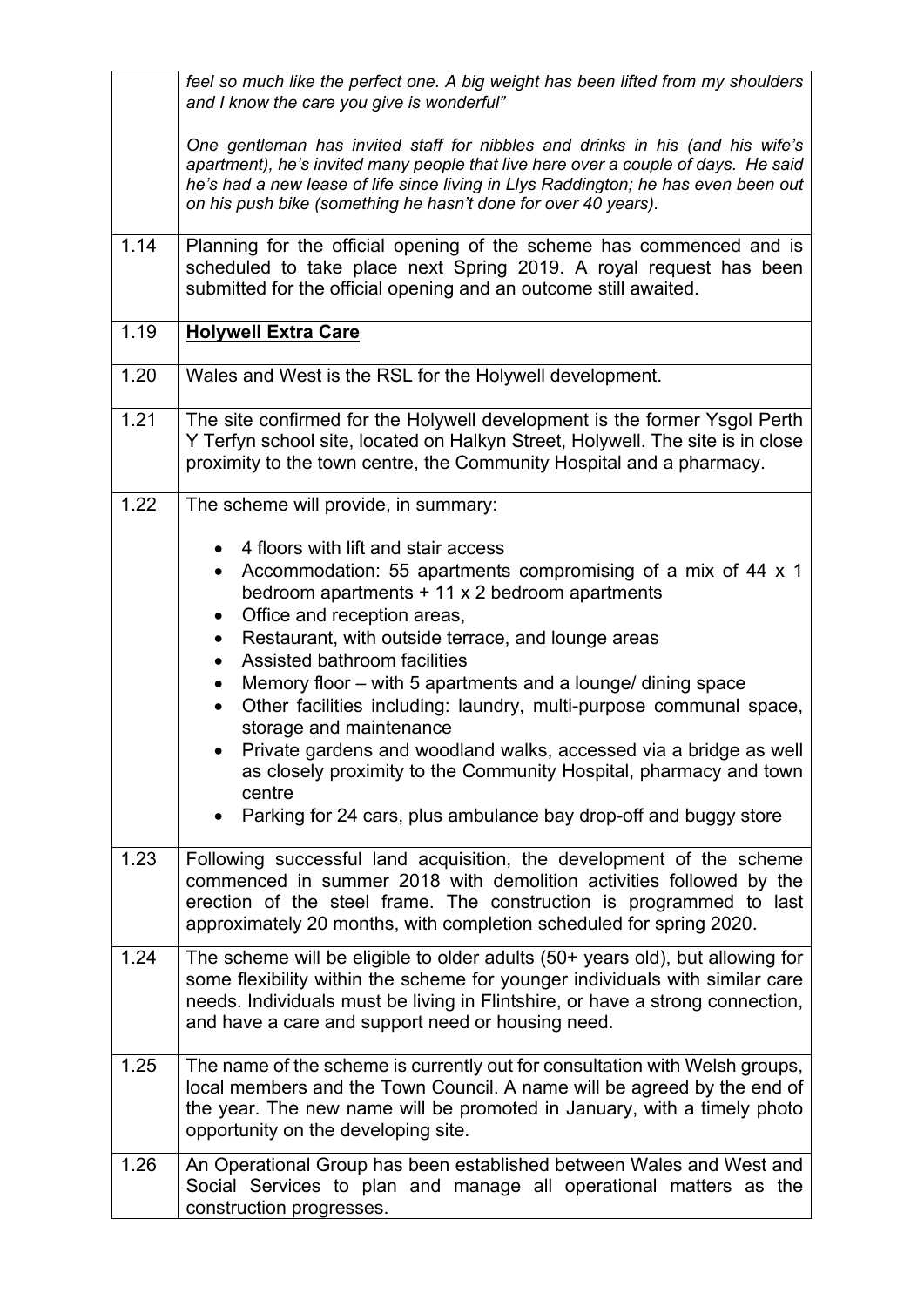| 1.27 | A launch event is being organised for March 2019 to promote and raise<br>awareness of the developing scheme and to officially open the expressions<br>of interest. |
|------|--------------------------------------------------------------------------------------------------------------------------------------------------------------------|

 $\mathsf{l}$ 

| 2.00 | <b>RESOURCE IMPLICATIONS</b>                                                                                                                                                                                                                                                              |
|------|-------------------------------------------------------------------------------------------------------------------------------------------------------------------------------------------------------------------------------------------------------------------------------------------|
| 2.01 | Both RSLs have utilised Intermediate Care Funding (ICF) in 2015/16<br>between them which has been subsidised by other Social Housing Grants,<br>Housing Finance Grants and self-financing models. Each RSL partner has<br>provided formal details of how and when the ICF has been spent. |
| 2.02 | The revenue funding for Llys Raddington is £700K full year, £170k of which<br>is provided by the integrated care fund (ICF) for people living with Dementia.                                                                                                                              |
|      | The revenue funding for Holywell schemes will form part of a budget<br>pressure bid going forward to 20/20 and for discussion in the medium term<br>financial plan.                                                                                                                       |

| 3.00 | <b>CONSULTATIONS REQUIRED / CARRIED OUT</b>                                                                                                                                     |
|------|---------------------------------------------------------------------------------------------------------------------------------------------------------------------------------|
| 3.01 | Both Flint and Holywell extra care developments have completed local<br>consultations, as part of their pre-planning requirements.                                              |
| 3.02 | Holywell scheme has a marketing plan to outline key communications in the<br>marketing and promotion of the schemes during the planning, construction<br>and completion phases. |
| 3.03 | The Holywell extra care scheme is currently in consultation regarding its<br>possible name. The name will be agreed by the end of the year.                                     |

| 4.00 | <b>RISK MANAGEMENT</b>                                                                                                                                                                                                                                                                                           |
|------|------------------------------------------------------------------------------------------------------------------------------------------------------------------------------------------------------------------------------------------------------------------------------------------------------------------|
| 4.01 | The Flint Llys Raddington scheme has now completed.                                                                                                                                                                                                                                                              |
|      | The key milestones for the development of Holywell extra care has been<br>agreed, which includes the construction completion February 2020 and<br>opening of the scheme March 2020. Project risk registers have been<br>compiled to report, monitor and mitigates the risks associated with both the<br>schemes. |
| 4.02 | Both schemes have a governance structure in place. Risks are managed by<br>operational groups and escalated to Project Boards when and if required.                                                                                                                                                              |

| 5.00 | <b>APPENDICES</b>                                                             |
|------|-------------------------------------------------------------------------------|
| 5.01 | Please find attached copies of the photos and designs for both extra care but |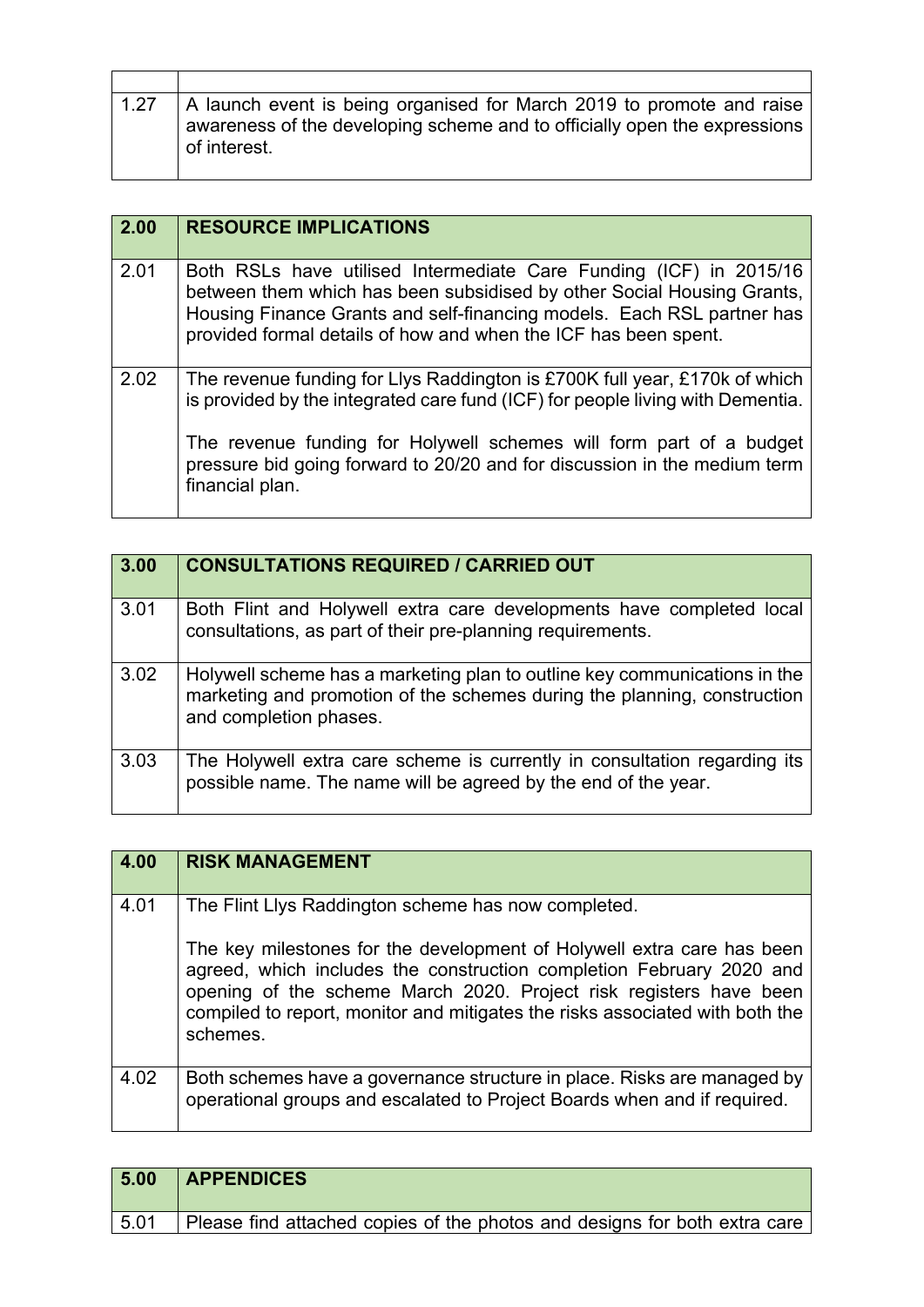|      | schemes:                                                    |
|------|-------------------------------------------------------------|
| 5.02 | Appendix 1 – Llys Raddington artist impression              |
| 5.03 | Appendix 2 – Llys Raddington Show Flat                      |
| 5.04 | Appendix 3 – Llys Raddington group picture                  |
| 5.05 | Appendix 4 – Llys Raddington outside picture                |
| 5.06 | Appendix 5 – Holywell existing and proposed plans           |
| 5.07 | Appendix 6 – Holywell proposed ground and first floor plans |
| 5.08 | Appendix 7 – Holywell proposed second and third floor plans |

| 6.00 | <b>LIST OF ACCESSIBLE BACKGROUND DOCUMENTS</b>                                                |
|------|-----------------------------------------------------------------------------------------------|
| 6.01 | None.                                                                                         |
|      | <b>Contact Officer:</b> Susie Lunt, Senior Manager Integrated Services, Lead<br><b>Adults</b> |
|      | Telephone: 01352 701407<br>E-mail: Susie.lunt@flintshire.gov.uk                               |

| 7.00 | <b>GLOSSARY OF TERMS</b>                                                                                                                                                                                                                                                                                                                                                                                                                                                                                                                                                                                                                                                                                                                                                                                                                                                        |
|------|---------------------------------------------------------------------------------------------------------------------------------------------------------------------------------------------------------------------------------------------------------------------------------------------------------------------------------------------------------------------------------------------------------------------------------------------------------------------------------------------------------------------------------------------------------------------------------------------------------------------------------------------------------------------------------------------------------------------------------------------------------------------------------------------------------------------------------------------------------------------------------|
| 7.01 | Extra Care Scheme - extra care schemes provide independent living and<br>greater housing choices for some older people in Flintshire; apartments can<br>be purchased or rented to people aged 60+ who have care and<br>accommodation needs. Llys Eleanor, our first extra care scheme, was<br>developed by Flintshire County Council in partnership with the Pennaf<br>Housing Group and provides 50 one and two bedroom apartments and a<br>range of communal facilities. Llys Jasmine, our second innovative extra care<br>scheme opened to accommodate its first tenants in October 2013.<br>Developed in partnership with Wales & West Housing the scheme proves a<br>total of 63 apartments and bungalows of which 15 are specifically designed<br>for people with dementia. Both schemes feature state of the art alarm<br>systems and 24 hour care is available on site. |
| 7.02 | Housing Finance Grants: repayable funding made available by the Welsh<br>Government to assist RSL in financing the development of projects<br>delivering affordable housing across Wales, including extra care housing for<br>older people.                                                                                                                                                                                                                                                                                                                                                                                                                                                                                                                                                                                                                                     |
| 7.03 | Intermediate Care Funding: The aim of the 2016-17 intermediate care fund<br>(ICF) is to drive and enable integrated working between social services,<br>health and housing and the third and independent sectors. The focus of the<br>intermediate care fund in 2014-15 and 2015-16 has been on integrated<br>working to help avoid unnecessary hospital admissions, or inappropriate                                                                                                                                                                                                                                                                                                                                                                                                                                                                                           |